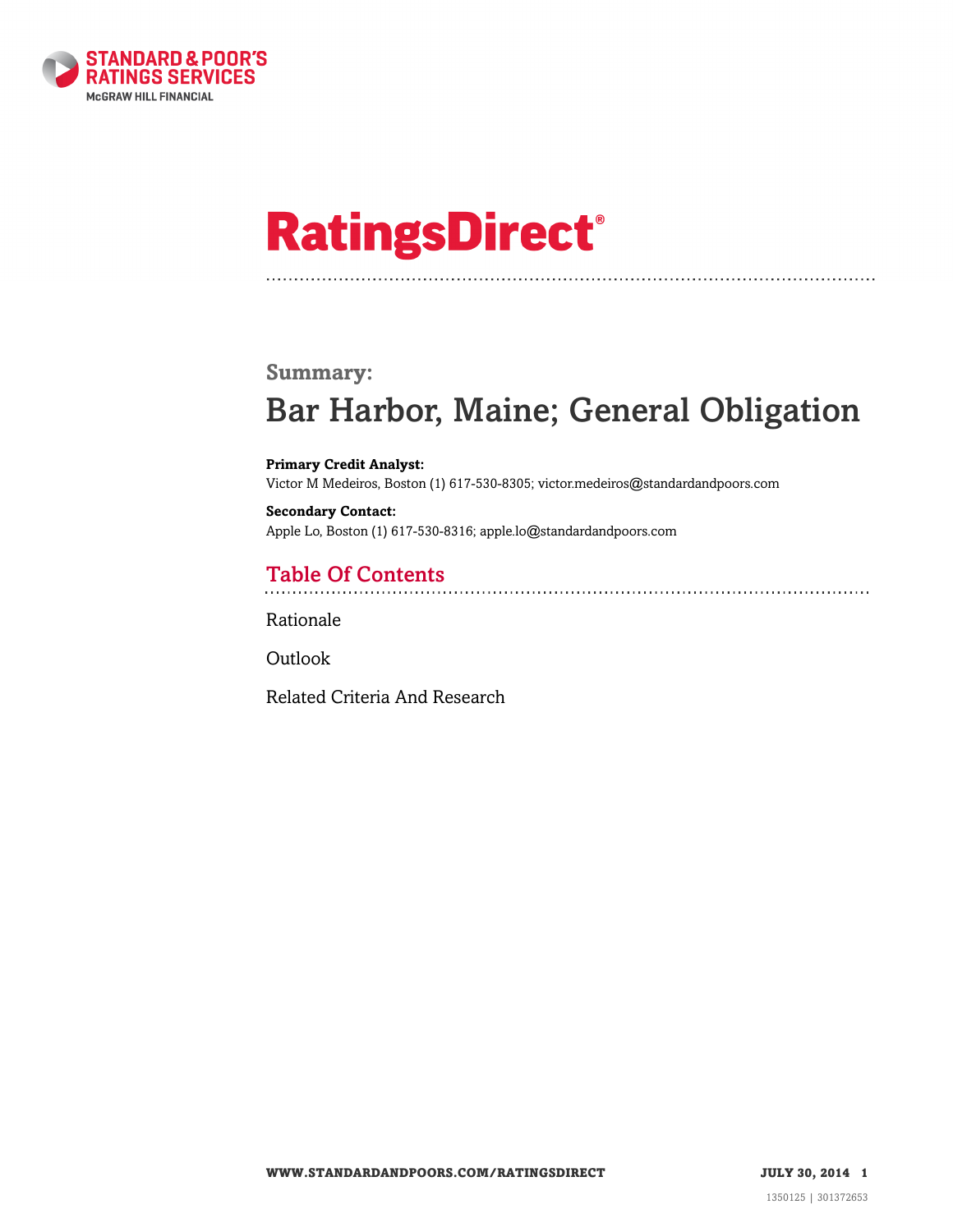### **Summary:** Bar Harbor, Maine; General Obligation

| <b>Credit Profile</b>                                    |                  |            |
|----------------------------------------------------------|------------------|------------|
| US\$2.442 mil 2014 GO bnds dtd 08/15/2014 due 10/15/2034 |                  |            |
| Long Term Rating                                         | AAA/Stable       | <b>New</b> |
| Bar Harbor Twn GO                                        |                  |            |
| Long Term Rating                                         | AAA/Stable       | Affirmed   |
| Bar Harbor Twn GO bnds                                   |                  |            |
| <b>Unenhanced Rating</b>                                 | AAA(SPUR)/Stable | Affirmed   |
| Many issues are enhanced by bond insurance.              |                  |            |

#### <span id="page-1-0"></span>Rationale

Standard & Poor's Ratings Services assigned its 'AAA' rating to Bar Harbor, Maine's series 2014 general obligation (GO), bonds and affirmed its 'AAA' rating on the town's existing GO debt, based on Standard & Poor's local GO criteria, published Sept. 12, 2013. The outlook on all the ratings is stable.

The town's full-faith-and-credit pledge secures the bonds. Officials intend to use bond proceeds for an extensive renovation of the town offices and to install new signage downtown.

The rating reflects our opinion of Bar Harbor's:

- Strong economy, albeit a seasonal, tourism-based economy, but with high per capita wealth indicators;
- Very strong budgetary flexibility, with fiscal 2013 audited available reserves in excess of 15% of expenditures;
- Adequate budgetary performance in 2013, and a very stable revenue profile that is independent from state and federal revenues;
- Strong management conditions, with "good" financial management practices under our Financial Management Assessment (FMA) methodology;
- Very strong liquidity, providing very strong cash to cover debt service and expenditures; and
- Very strong debt and contingent liabilities profile, bolstered by low debt-to-market value ratios and aggressive amortization.

#### Strong economy

Bar Harbor is a small tourist town on the coast of Maine, and a gateway to the popular Acadia National Park, which ranks ninth among national parks, with 2.4 million visitors annually. Bar Harbor's economy is tied closely to seasonal tourism, with a thriving accommodations industry served also by a steady supply of cruise ships.

While not directly linked to a broad and diverse metropolitan area, the local economy is enhanced by the presence of Jackson Laboratory, a biomedical research institution with 1,250 employees; Mount Desert Island Hospital; and the College of the Atlantic. Although unemployment, at 8.1% in 2013, is higher than the national average, projected per capita income is 110.7% of the U.S.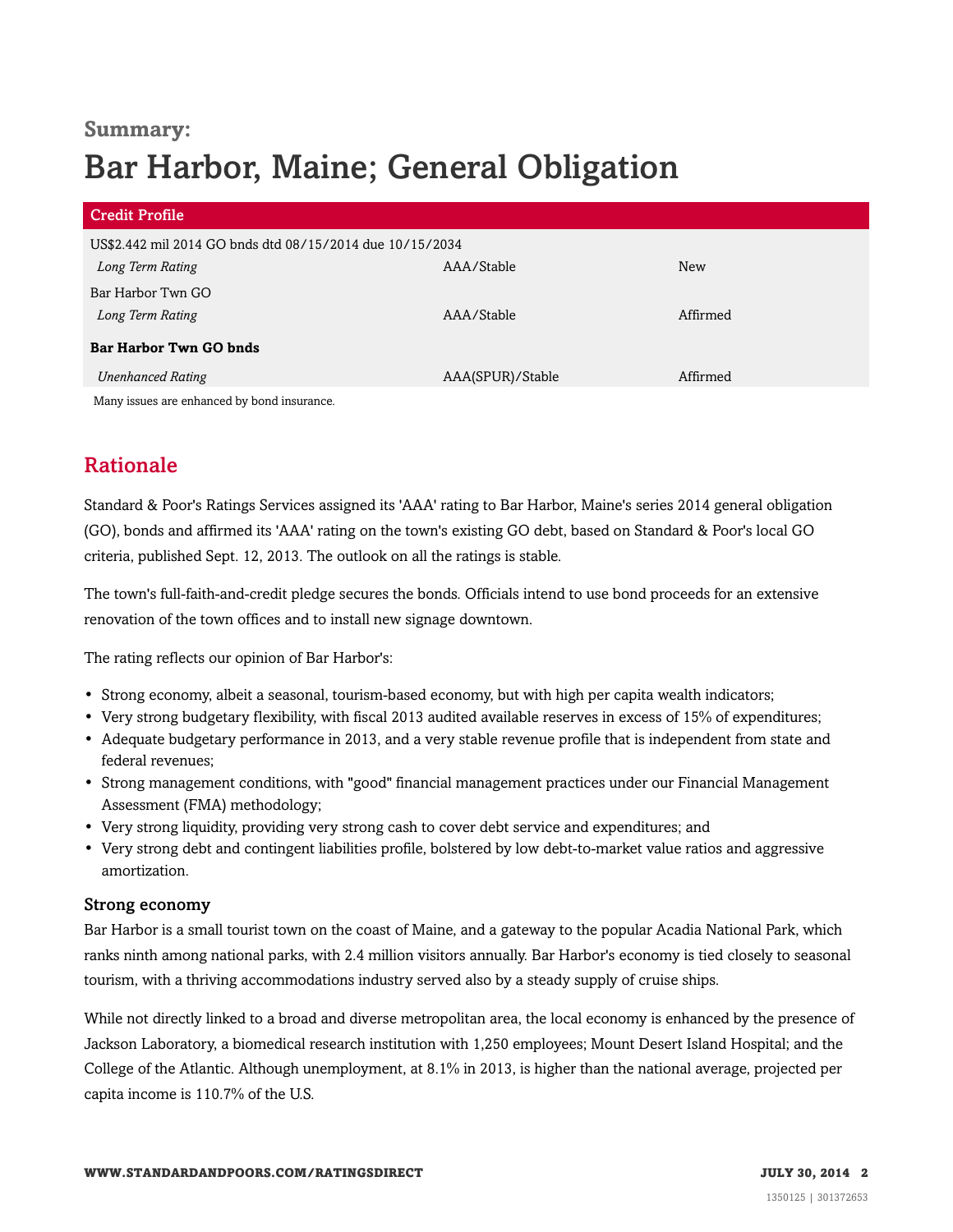Mirroring trends in other resort communities, market value per capita for the 5,340 Bar Harbor residents is very high at \$270,544. We don't expect any considerable fluctuations here, because the national park, abundant coastlines, and attractive shops serve as economic anchors.

There is also little evidence that tourism will wane in the coming years, but the cyclical nature of the economy and the heavy dependence on retail and services could put downward pressure on incomes, which may lower the town's economic score in the future. Based on our regional forecasts, we expect the New England region to have modest economic growth, but we also note that growth in Maine has historically lagged behind its regional and national peers.

#### Very strong budget flexibility

In our opinion, Bar Harbor's finances have remained very strong over the past few fiscal years. For fiscal 2013, audited reserves (unassigned and assigned general fund balance) closed with a balance of \$3.5 million, or 19.2% of expenditures. The fund balance has been increasing over the last three years, from \$2.9 million in 2011. Although Bar Harbor does expect a slight drawdown of general fund reserves in 2014 to pay its portion of Route 3 highway improvements, we anticipate overall budgetary reserves will be maintained near 15% of expenditures. The town has a policy to annually maintain reserves at 10% of expenditures--levels the town has traditionally exceeded.

#### Adequate budgetary performance

In our view, overall budgetary performance in 2013 was adequate. Bar Harbor maintained operating surpluses in fiscal years 2011 and 2012 of 1.9% and 2.8%, respectively. Despite projecting a surplus in fiscal 2013, Bar Harbor ended that year with a general fund operating deficit of 0.5% (or \$89,000), and a governmental funds operating deficit of 1.4% (or \$260,000), because of higher general fund appropriations toward capital projects.

We believe the town's revenue profile is very stable, and independent from state and federal revenues. Property taxes generate about 82.4% of general fund revenue, while state aid accounts for 14%. This lack of dependency on state aid puts Bar Harbor in a better position than other municipalities in Maine that are more vulnerable to pressures of continued reduction in state support. Expenditures have traditionally fared well compared with budgeted levels. Education is the leading expenditure and largest cost driver with an effect on the budget.

#### Very strong liquidity

Supporting Bar Harbor's finances is, what we consider, very strong liquidity, with total government available cash of 45.9% of total governmental funds expenditures and 17x debt service. Bar Harbor's maintenance of strong access to external liquidity further supports our view of the town's liquidity.

The town is a regular market participant, since it has issued bonds frequently over the past several years. In fiscal 2013, Bar Harbor borrowed \$3.35 million of GO bonds for a new public works garage and office complex. It borrowed \$2.68 million in 2012 for water system improvements and \$5 million in 2011 for both sewer and water upgrades. The town does not expect to issue debt in the coming two years.

#### Strong management conditions

We view Bar Harbor's management conditions as strong, with "good" financial management practices, indicating that financial practices exist in most areas but that governance officials might not formalize or regularly monitor all of them.

Bar Harbor has shown robust capital planning and strong policies for debt management and fund balance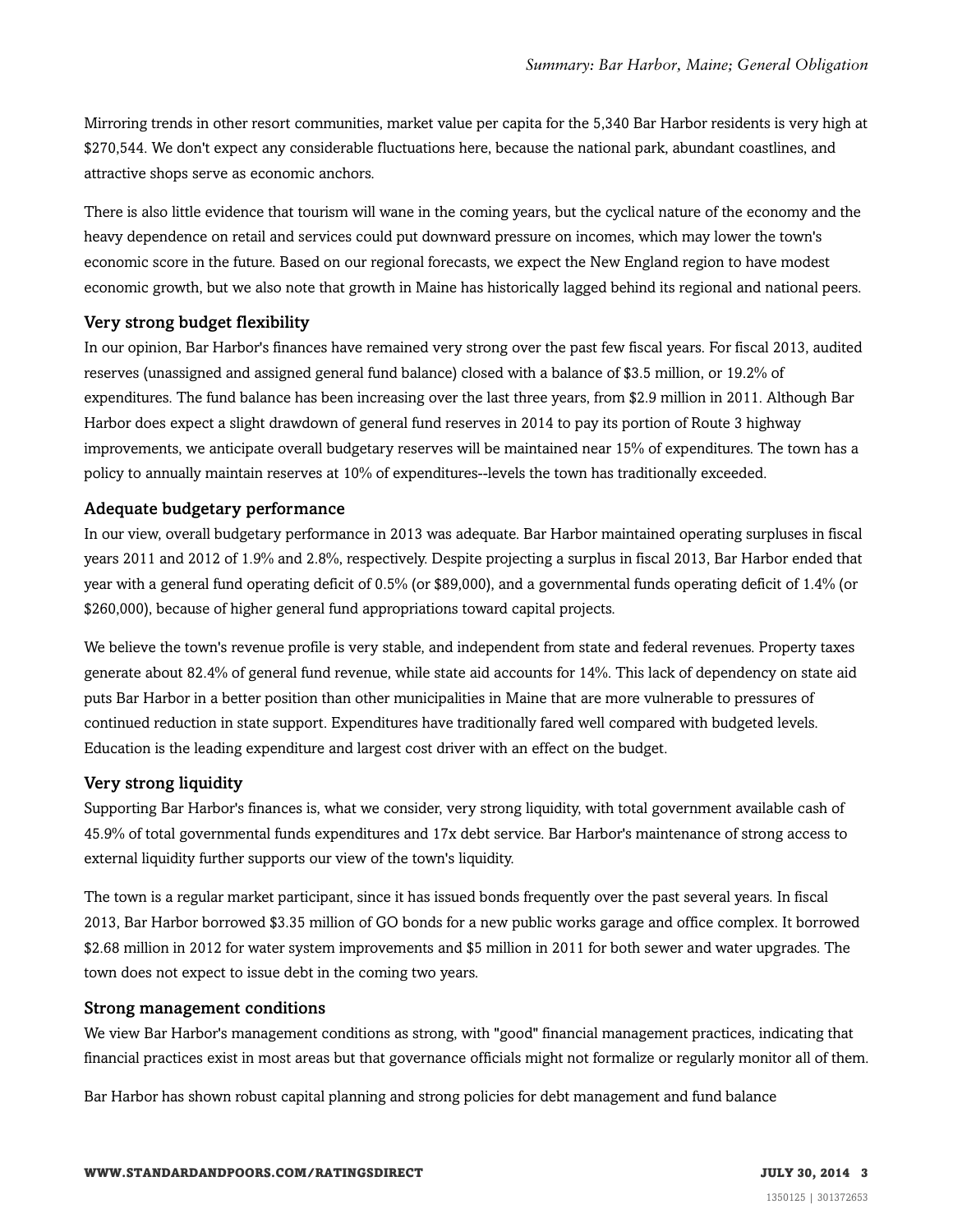maintenance. The town provides selectmen with monthly consolidated reports of assumptions and actuals, ensuring timely budgetary amendments. Town leadership relies on a five-year capital budget that has a designated stream of revenue. It also mandates monthly reporting of town investments to the council and town manager. Bar Harbor maintains a fund balance policy of sustaining at least 10% of the previous fiscal years' total general fund revenues, and is currently in compliance with this policy.

We believe Bar Harbor could benefit from more forward-looking financial planning for revenues and expenditures and better alignment with the budget process for education.

#### Very strong debt and contingent liabilities profile

Following this bond issue, Bar Harbor has roughly \$9.7 million of total direct debt outstanding. Total governmental funds debt service is 2.7% of total governmental funds expenditures, and net direct debt is 51.7% of total governmental funds revenue. Overall, Bar Harbor is in a healthy position in regard to debt, though a large portion (37%) is back-ended, which we view as a negative credit factor.

In our opinion, Bar Harbor's pension and other postemployment benefits (OPEB) liabilities remain favorable. Bar Harbor participates in the Maine Public Employees Retirement System (MainePERS), and contributed \$128,619 to the plan in 2013, equal to the annual required contribution. At present, contributions related to the teachers group are made by the Maine Department of Education on the town's behalf. Bar Harbor also does not provide OPEB. The actuarial liability is calculated as the implicit rate subsidy. OPEB costs accounted for just 0.37% of total governmental expenditures in fiscal 2012. Retirement spending only accounted for 0.7% of expenditures.

#### Strong institutional framework

<span id="page-3-0"></span>We consider the Institutional Framework score for Maine towns strong.

#### **Outlook**

The stable outlook reflects our opinion that Bar Harbor will maintain its strong liquidity position and budgetary flexibility. Furthermore, we anticipate the town's stable revenue profile, good management, and minimal pension and OPEB liabilities will allow it to maintain adequate budgetary performance over our two-year outlook period. Drawdowns on available reserves, and potential changes to projected per capita incomes due to its heavy reliance on retail and tourism, might put downward pressure on the rating. We do not anticipate changing the rating, given the town's strong management conditions and strong budgetary performance through various cycles of the economy.

#### <span id="page-3-1"></span>Related Criteria And Research

#### Related Criteria

- USPF Criteria: Local Government GO Ratings Methodology And Assumptions, Sept. 12, 2013
- Ratings Above The Sovereign: Corporate And Government Ratings—Methodology And Assumptions, Nov. 19, 2013

#### Related Research

- U.S. State And Local Government Credit Conditions Forecast, July 8, 2014
- S&P Public Finance Local GO Criteria: How We Adjust Data For Analytic Consistency, Sept. 12, 2013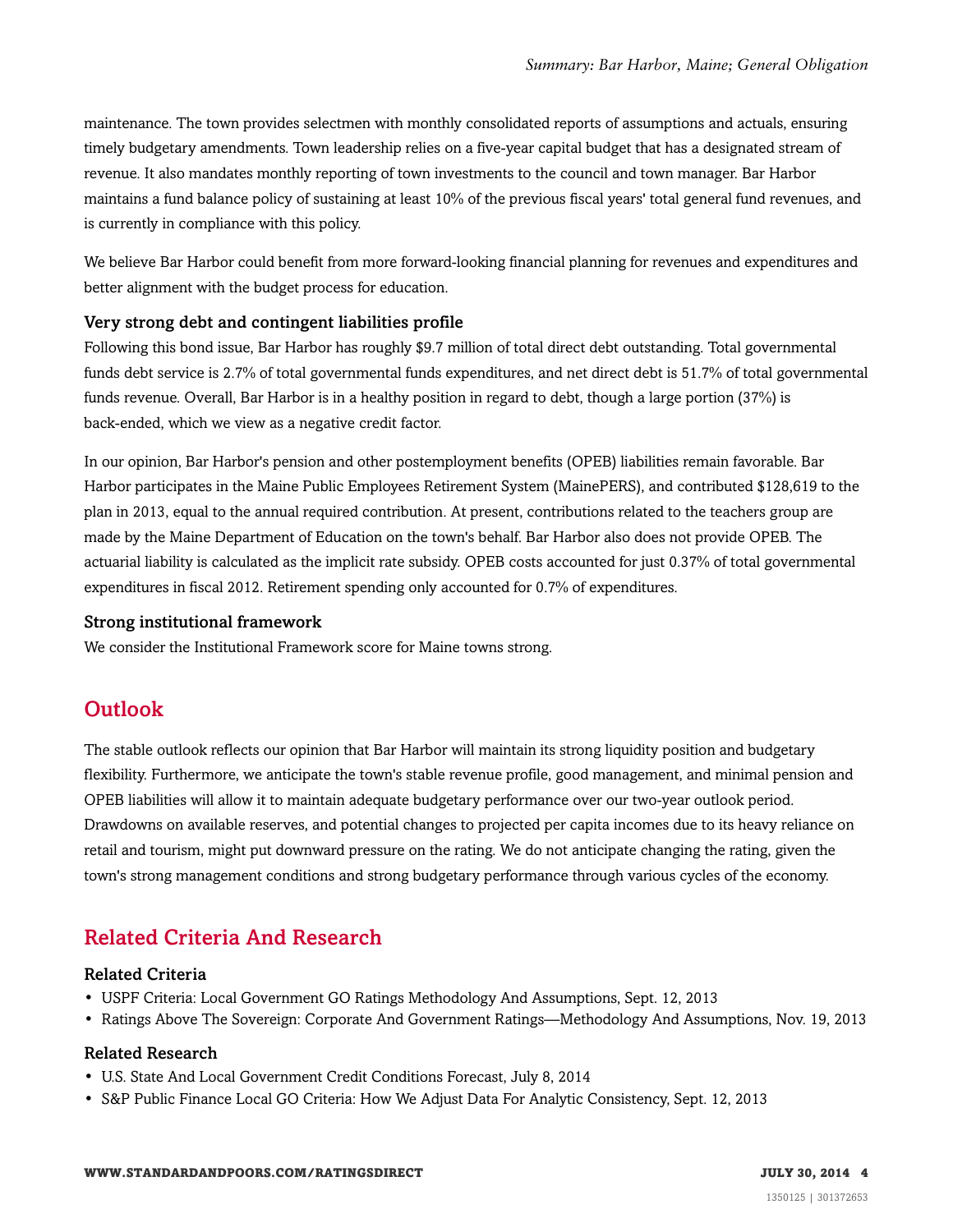• Institutional Framework Overview: Maine Local Governments

Complete ratings information is available to subscribers of RatingsDirect at www.globalcreditportal.com. All ratings affected by this rating action can be found on Standard & Poor's public Web site at www.standardandpoors.com. Use the Ratings search box located in the left column.